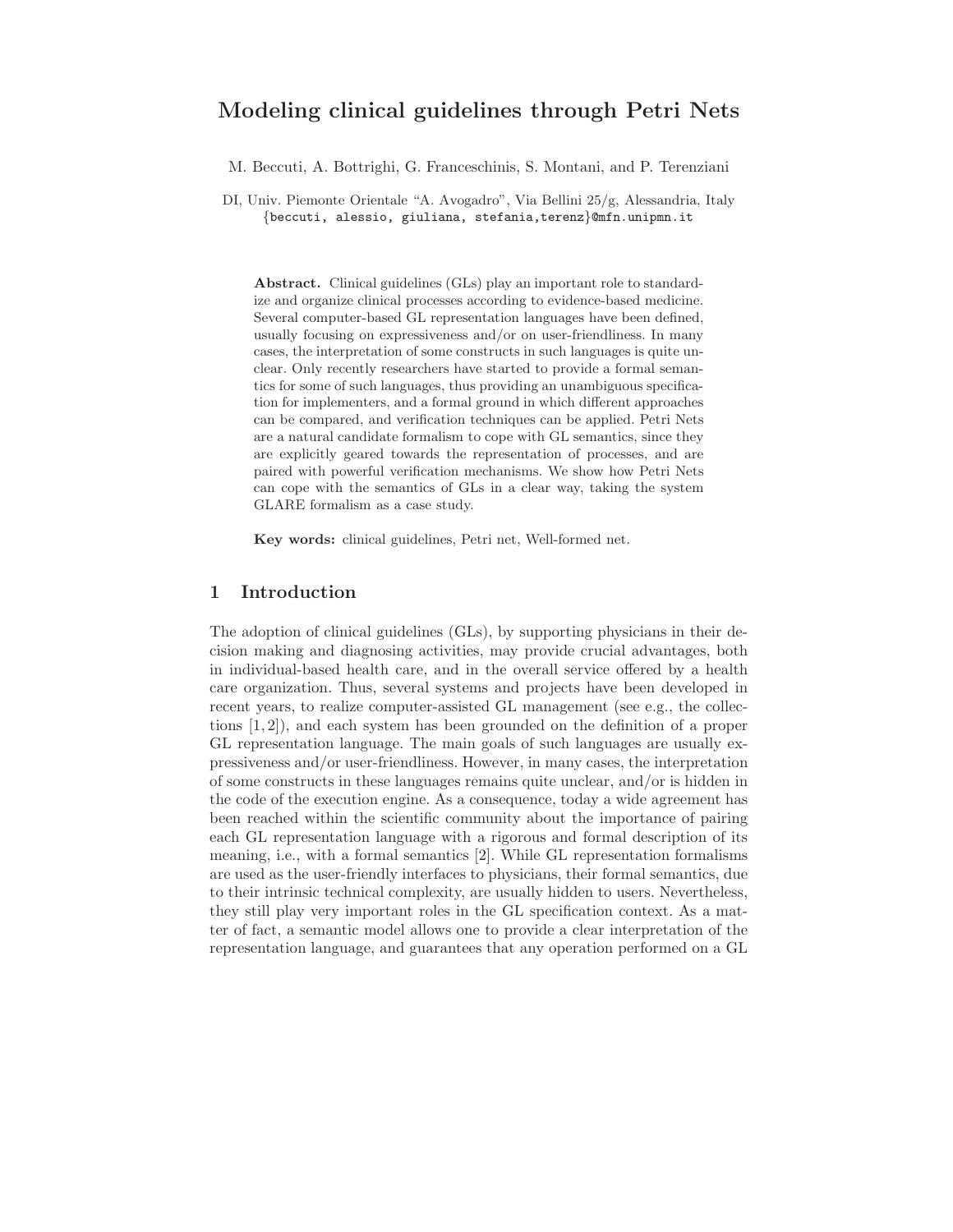has a precisely defined and unambiguous effect. Moreover, it also gives birth to a formal common ground on which different approaches can be compared [3], assessing what each representation can and cannot capture<sup>1</sup>. Additionally, the frameworks which can be used to provide a semantic interpretation of GLs are often coupled with verification techniques, which can be employed for discovering logical inconsistencies in a GL, or for proving particular properties it exhibits.

Despite its importance, the issue of copying with GL semantics has been faced only recently within the medical informatics community (see e.g. [3, 5] and section 3). Moreover, existing works address the problem of representing GL primitives, but do not take into account the GL execution environment. On the other hand, in order to realistically capture the semantics of GL execution, we believe that the GL cannot be intended as an isolated process, but as one of a set of interacting processes, which also describe the behavior of additional agents (e.g. physicians, databases, labs), involved in patient care.

In this paper, we identify such processes, and describe the characteristics of their interaction. Moreover, we model the GL and GL-related processes semantics adopting the theory of Petri Nets (PNs). PNs [6] and their extensions are a family of formalisms which are well suited for modeling Discrete Event Dynamic Systems, and are explicitly geared towards the representation of interacting processes. Therefore, they are a natural candidate to cope with GL semantics in a natural and easy-to-understand way. Moreover PNs are suited to support optimal resource allocation as well as formal verification.

In the following we will consider as a reference the GLARE approach to GL representation and execution [7]. However, it is worth stressing that the methodology we propose is mostly application-independent.

# 2 Representing Guidelines as Petri Nets

PNs are bipartite directed graphs with two types of nodes: place and transition. The places, graphically represented as circles, correspond to the state variables of the system, while the transitions, graphically represented as boxes, correspond to the events that can induce a state change. The arcs connecting places to transitions and vice versa express the relation between states and event occurrence. Places can contain tokens drawn as black dots within places. The state of a PN, called "marking", is defined by the number of tokens in each place. The evolution of the system is given by the firing of an enabled transition <sup>2</sup> , which removes a fixed number of tokens from its input places and adds a fixed number of tokens into its output places (according to the cardinality of its input/output arcs).

<sup>&</sup>lt;sup>1</sup> [4] has made a first step towards such a comparison, but it was limited to a review of syntactic features of the representations, without considering execution semantics.

<sup>&</sup>lt;sup>2</sup> A transition is enabled iff each input place contains a number of tokens greater or equal than a given threshold, and each inhibitor place contains a number of tokens strictly smaller than a given threshold. Such thresholds are defined by the cardinality of its input/inhibitor arcs [6].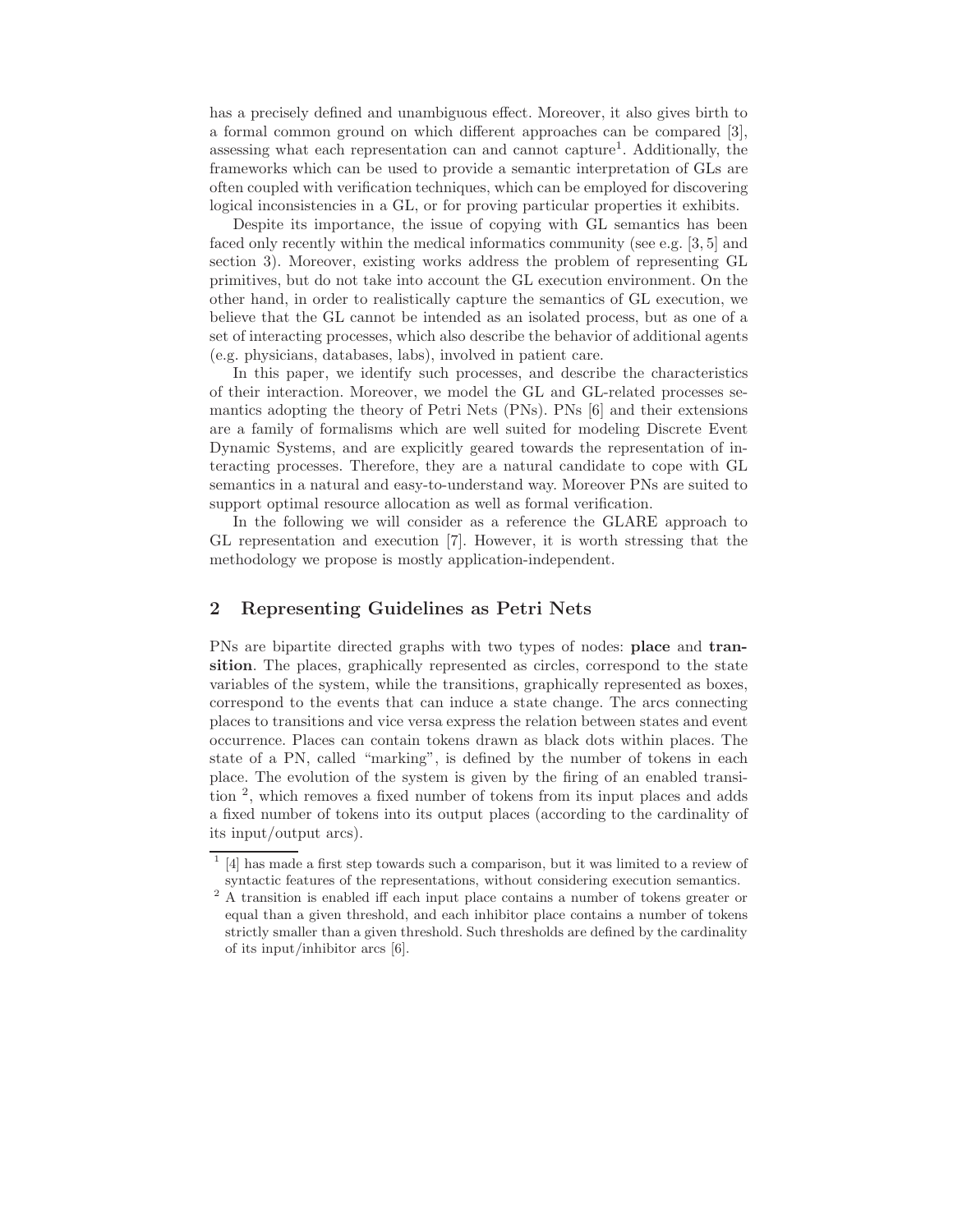In particular, in our work we use the Well-formed Net (WN) formalism, which extends the PN formalism with "colour" [8]. Its main feature is the possibility of having distinguished tokens, which can be graphically represented as dots of different colours: the colour attached to a token carries some kind of information (see the Clinical Database example below). This formalism provides two advantages: a more compact and readable representation of the system, and the possibility of using efficient solution techniques [8]. WN submodel can be composed by a composition operator [9]. The composition operator is based on the known concept of "matching labels": transitions and places are labelled and pairs of transitions (or places) with matching labels are superposed. In this paper, the labels are encoded in the transition/place name as *"Name*|*label"*.

In literature the majority of the GL representation languages share a set of abstract primitives<sup>3</sup>. These primitives can be divided in action primitives (i.e. atomic and composite actions), and control flow relation. The atomic action types are *work* actions, *query* actions and *decisions*. Work actions are atomic actions which must be executed at a given point of the GL. Query actions represent explicit or implicit requests of information, that can be obtained from a database. Decision actions embody the criteria which can be used to select among alternative paths in a GL. The composite actions are defined in terms of their components (i.e. atomic and/or composite actions) via the *part-of relation*. The control flow relations (i.e. *sequence*, *repetition*, *parallelism*) establish which actions might be executed next and in what order. It is natural to use compositional approach, so that the GLs is modelled as set of WN submodels that will be composed by the composition operator.

The WN models corresponding to atomic actions are shown in Fig. 1. In particular Fig. 1A shows how the decision action is modeled. The transition  $Begin D<sub>i</sub> | BD<sub>i</sub>$  represents the starting of a decision process, which ends when the firing of exactly one transition  $End_i|ED_i$  occurs. Observe that the transitions  $End_i|ED_i$  are enabled concurrently and represent the alternative feasible paths that can be taken. The place  $InputD_i|D_i$  and the place  $OutputD_i|D_{i+1}$  represent the input and output of the decision process. Fig. 1B shows how the work action is modeled. Here, there is only the transition  $ActionA_i|AA_i$  representing the execution of the work action. Similarly to decisions, the place  $InputA_i|A_i$  and the place  $OutputA_i|A_{i+1}$  represent the input and output of the work action. Fig. 1C shows how the query action is modeled. In this model, there are two transitions:  $BeginQ_i|RD_i$  and  $EndQ_i|AK_i$ , which represent the start and the end of the data request process, respectively. Then, the places  $InputQ_i|Q_i$  and  $OutputQ_i|Q_{i+1}$  represent the input and output of the query action. In order to obtain the overall GL model we translate every action in the corresponding WN model and combine all these models according to the control relations specified in the GL. For instance in the case of a sequence of actions, the composition is done by superposition between the output place of the first action and the input place of the next one.

<sup>&</sup>lt;sup>3</sup> Despite the generality of common concept in GL formalism, in this paper we will consider as reference the GLARE formalism.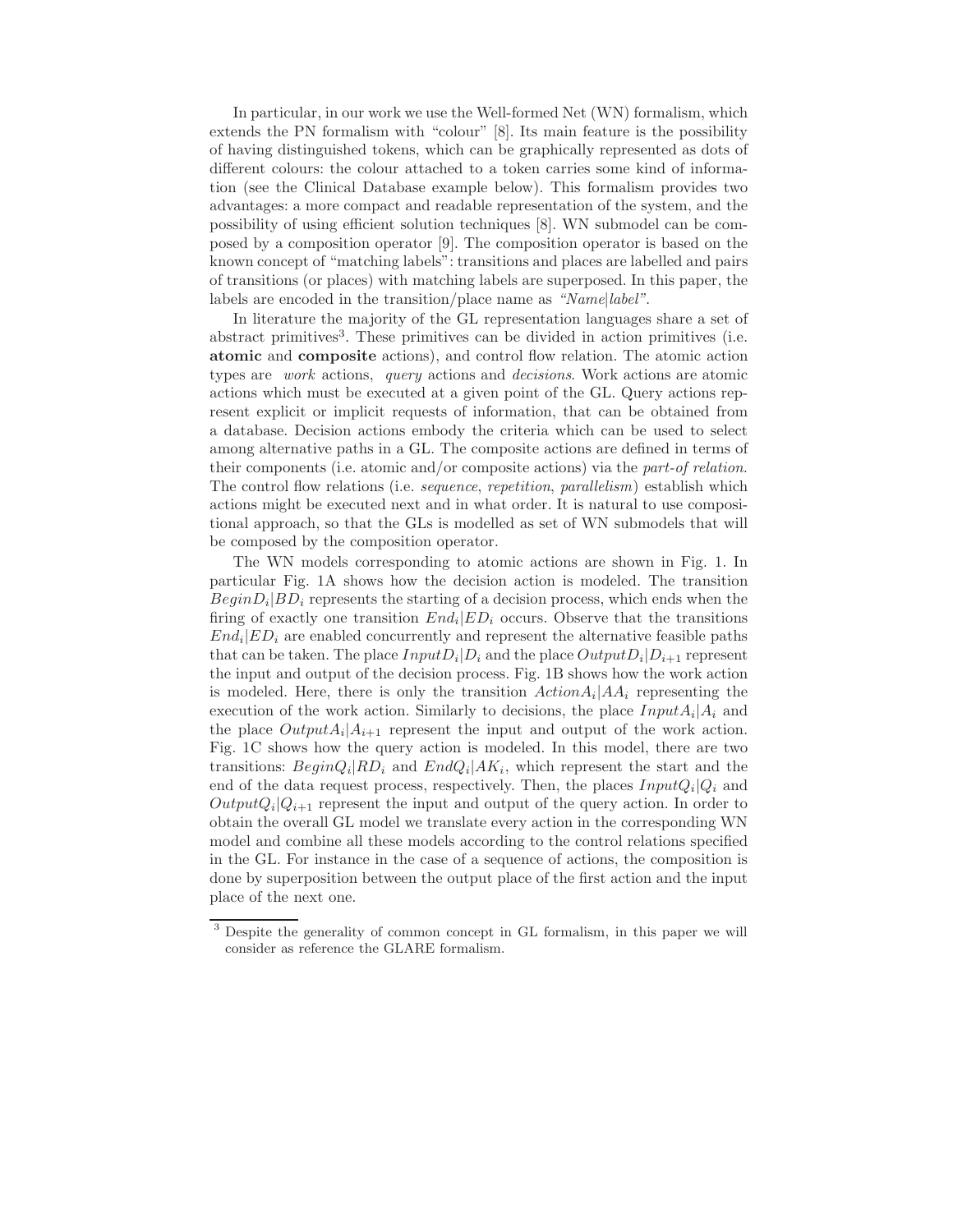

Fig. 1. The three WN models that represent the atomic actions: (A) the decision action, (B) the work action and (C) the query action



Fig. 2. The WN models representing the ways of specifying repetitions: (A) with fixed number of repetitions, (B) with exit condition



Fig. 3. The WN model describing a single datum in the clinical database



Fig. 4. The WN model describing a outside environment



Fig. 5. The WN models describing the Physician tasks: (A) the decision process, (B) the data evaluation process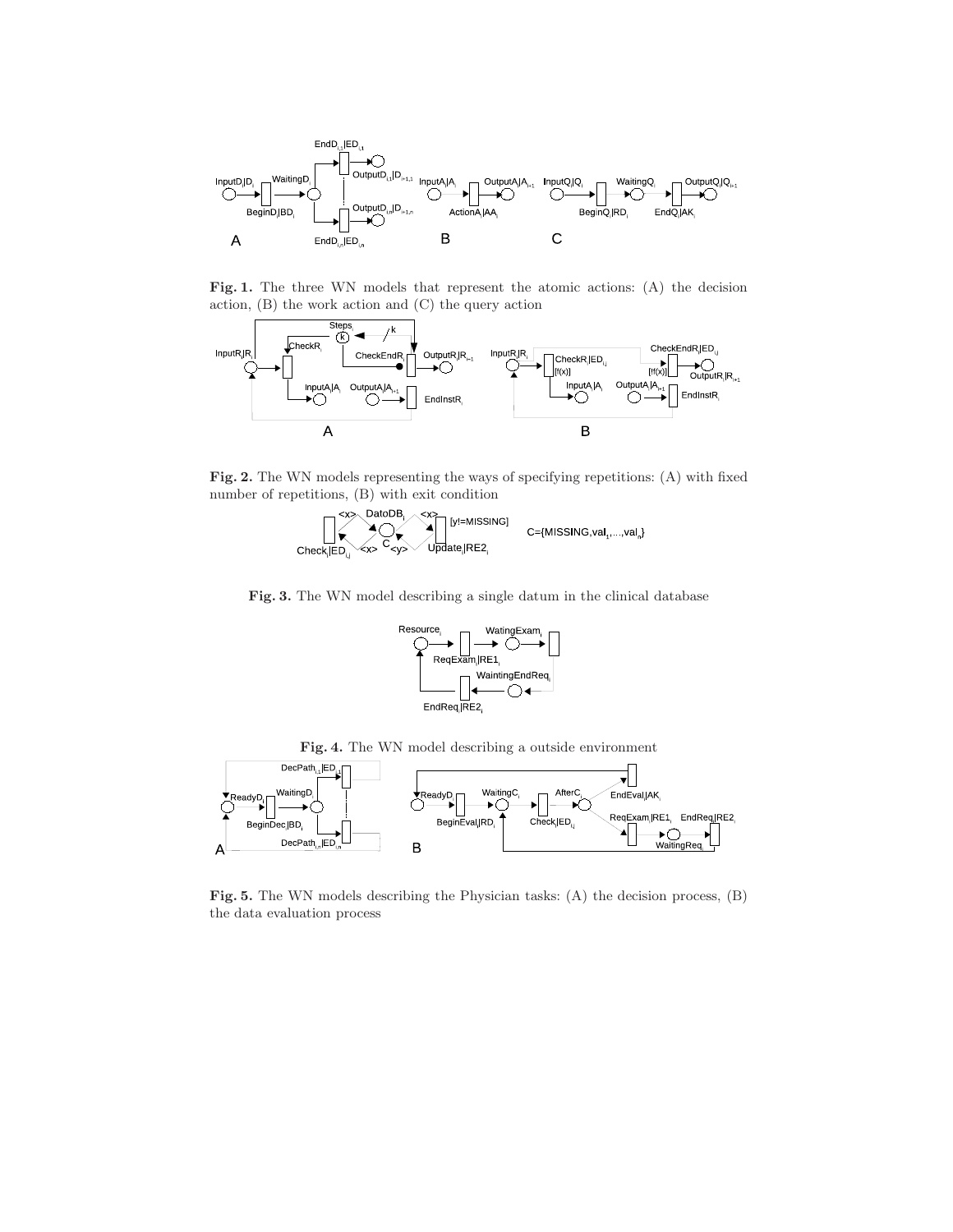On the other hand, repetitions are managed according to two different semantics: (A) the action has to be performed a *fixed number of times*; (B) the action has to be performed until a given *exit condition* (defined on the patient data) becomes true. The WN models corresponding to these two different types of repetition are showed in Fig. 2. In the two WN models the places  $InputR_i|R_i$ and  $OutputR_i|R_{i+1}$  represent the input and the output of the repetition process, while the places  $InputA_i|A_i$  and  $OutputA_i|A_{i+1}$  represent the input and output of the actions which should be repeated.

In the former model (A), the initial marking of the place  $Steps<sub>i</sub>$  contains k tokens (graphically a  $k$  inside the place circle), that represent how many times the action has to be repeated. If there is at least a token in  $Step_i$ , the transition  $CheckR_i$  is enabled to fire and a new instance of the action will be executed; otherwise the  $CheckEndR_i$  can fire ending the repetition process and inserting k tokens in the place  $Steps<sub>i</sub>$  (this is graphically represented by a label k associated with the arc connecting  $CheckEndR_i$  to  $Steps_i)$ . Observe that the inhibitor arc (depicted as circle-headed arc) connecting  $Steps<sub>i</sub>$  to  $CheckEndR<sub>i</sub>$  assures that  $CheckEndR_i$  can fire only when no tokens are in  $Steps_i$ .

In the latter model (B), the firing of transition  $CheckR_i|ED_{i,j}$  and  $Check EndR_i|ED_{i,j}$  depend on the values of patient data (evaluated by function  $f(x)$ ). It is worth noting that the two transitions cannot be enabled at the same time, because the guard of transition  $CheckR_i$  is  $f(x)$  and the guard of other transition is its negation [8].

In order to model and simulate GL execution on a real, specific patient, the representation of the GL *per se* is not enough: patient's characteristics need to be specified. We characterize a patient by relying on her data, which are typically maintained in the clinical database. Thus, GL execution requires the representation of the clinical database as well, interpreted as a "service" from which data can be queried, and in which updated data values can be inserted.

Updated data values are sometimes obtained from additional sources (e.g. from the hospital laboratory service). We have generically modeled such sources and services by means of a further submodel, called *outside* world.

Last but not least, GL execution is performed by a physician; therefore, the physician's behaviour needs to be modeled as well. In particular, we have identified two main tasks that the physician is expected to cover when applying a GL to a specific patient. Obviously, she is required to make decisions, i.e. she has to select exactly one diagnosis or therapy, among a set of alternative ones. In order to be as accurate and realistic as possible, we have also modeled a second task, which is the evaluation of data recency and reliability. If a data value, extracted from the database, is judged as unreliable, or not up-to-date (i.e. too old), the physician has to signal the problem, thus triggering the generation of newer data value from the outside world.

The *Clinical Database*, *Outside Environment* and *Physician* submodels representation is addressed below.

Clinical Database Net. The Clinical Database Net is represented by a set of WNs (i.e. one for each modeled datum in the database). Each WN is com-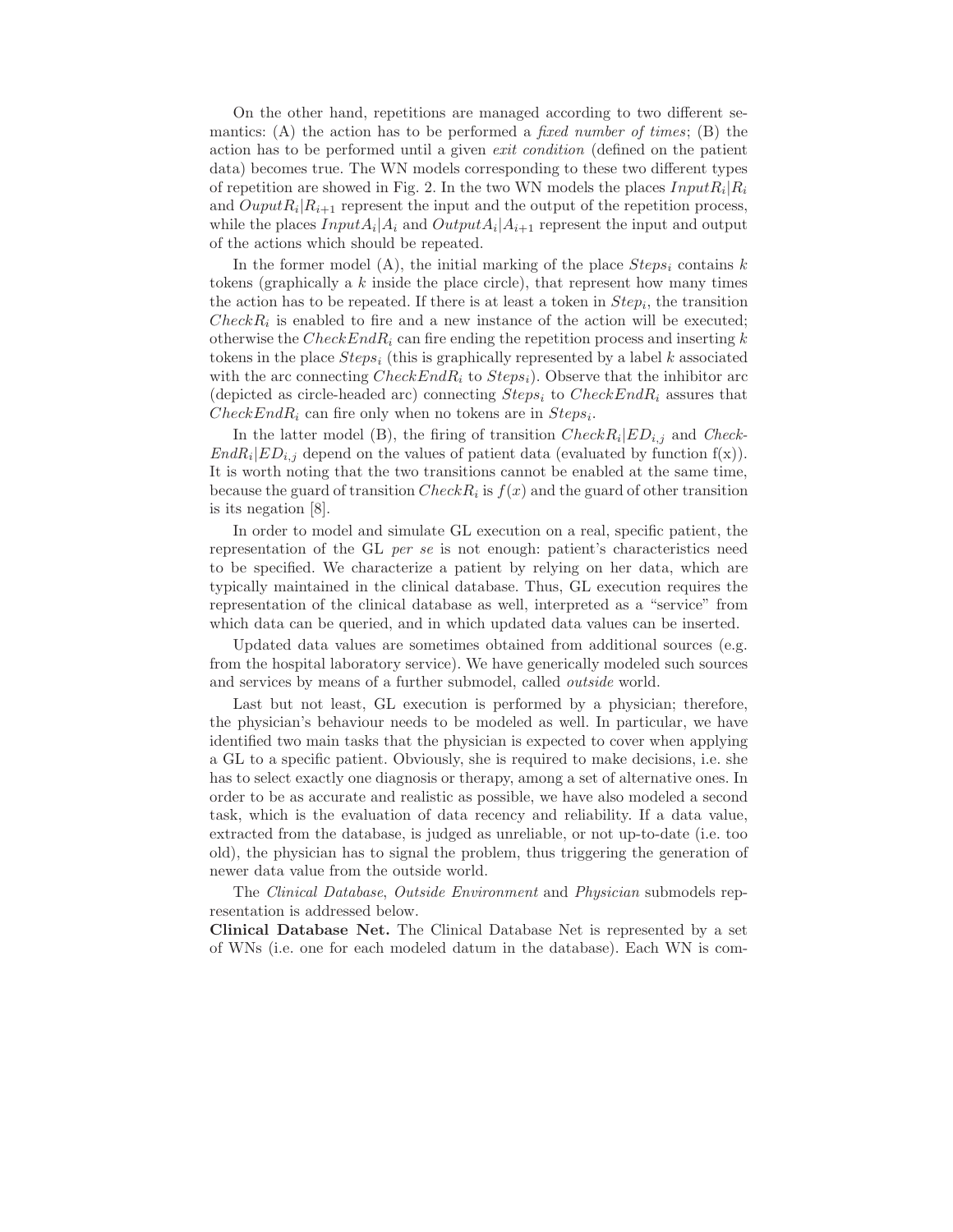posed by a unique coloured place  $DatoDB_i$  and two transitions  $Update_i | UP_i$ and  $Check_i|ED_{i,j}$  as shown in Fig. 3. The domain associated with the coloured place (e.g. the colour class "C" in Fig. 3) represents the possible (discrete) values that the datum can assume (e.g. if the datum represents the patient temperature then the possible values in its domain could be *very high*, *high*, *normal* and *low*), so that this place can contain only tokens with colours belonging to this domain. Among the possible values associated with the tokens in  $DatoDB_i$ , there is always a special value, called MISSING, representing that no information about the datum is stored in the database. The transition  $Update_i | UP_i$  has as input and output the place  $DatoDB_i$  and models the update process of the datum. The use of different labels  $\langle x \rangle$  and  $\langle y \rangle$  on the transition input/output arcs models the fact that the new stored datum value will be selected among all the possible values in the domain. Moreover the transition guard assures that the new value can not be  $MISSING$ . Instead the transition  $Check_i|ED_{i,j}$  models the retrieval process. The same label  $\langle x \rangle$  on its input/output arcs models that the datum will not change due to the retrieval process itself.

Outside Environment Net. This WN model describes how the outside environment performs the update process of a datum, which can be required by the physician if she thinks that the current value is unreliable, or if the datum is missing. In fact the transition  $ReqExam_i|RE1_i$  models the start of the update process, while the transition  $EndReq_i | RE2_i$  models its end corresponding with the database update. The transition  $Exam_i$  represents the execution of the required datum generation activity. Observe that the place  $Resource_i$  represents the possibility of performing the required datum generation activity (e.g. the laboratory is or is not busy).

Physician Net. The Physician Net is represented by a set of WN models corresponding to the decision and to the data evaluation processes. The decision process describes how the physician takes a decision about alternative possible paths, while the data evaluation process describes how the physician decides whether a datum is reliable. In Fig. 5A the physician decision process is modeled. Note that this net is very similar to the net in Fig. 1A modeling the decision in the GL. The transition  $BeginDec_i|BD_i$  represents the start of the decision process, which ends when one transition  $DecPath_{i,j}|ED_{i,j}$  fires. The firing of a transition  $DecPath_{i,j}|ED_{i,j}$  corresponds to the physician choice of one path; after that she becomes ready for another decision. In Fig. 5B the physician data evaluation process is modeled. The evaluation process starts with the firing of the transition  $BeginEval_i|RD_i$  and ends when the transition  $EndEval_i|AK_i$ fires (i.e. the physician decides that such datum is reliable). The transition  $Check_i|ED_{i,j}$  represents the datum retrieval, while the free choice between the transitions  $EndEval_i | AK_i$  and  $RegExam_i | RE1_1$  models the physician choice about the datum reliability. If the datum is judged as not reliable (or is missing) then the transition  $ReqExam_i|RE1_i$  fires and the update process starts.

Net composition. The overall net, modeling the execution of a GL on a specific patient, is obtained by the composition of the previous WN submodels by superposition over transitions with the same label. In order to clarify how this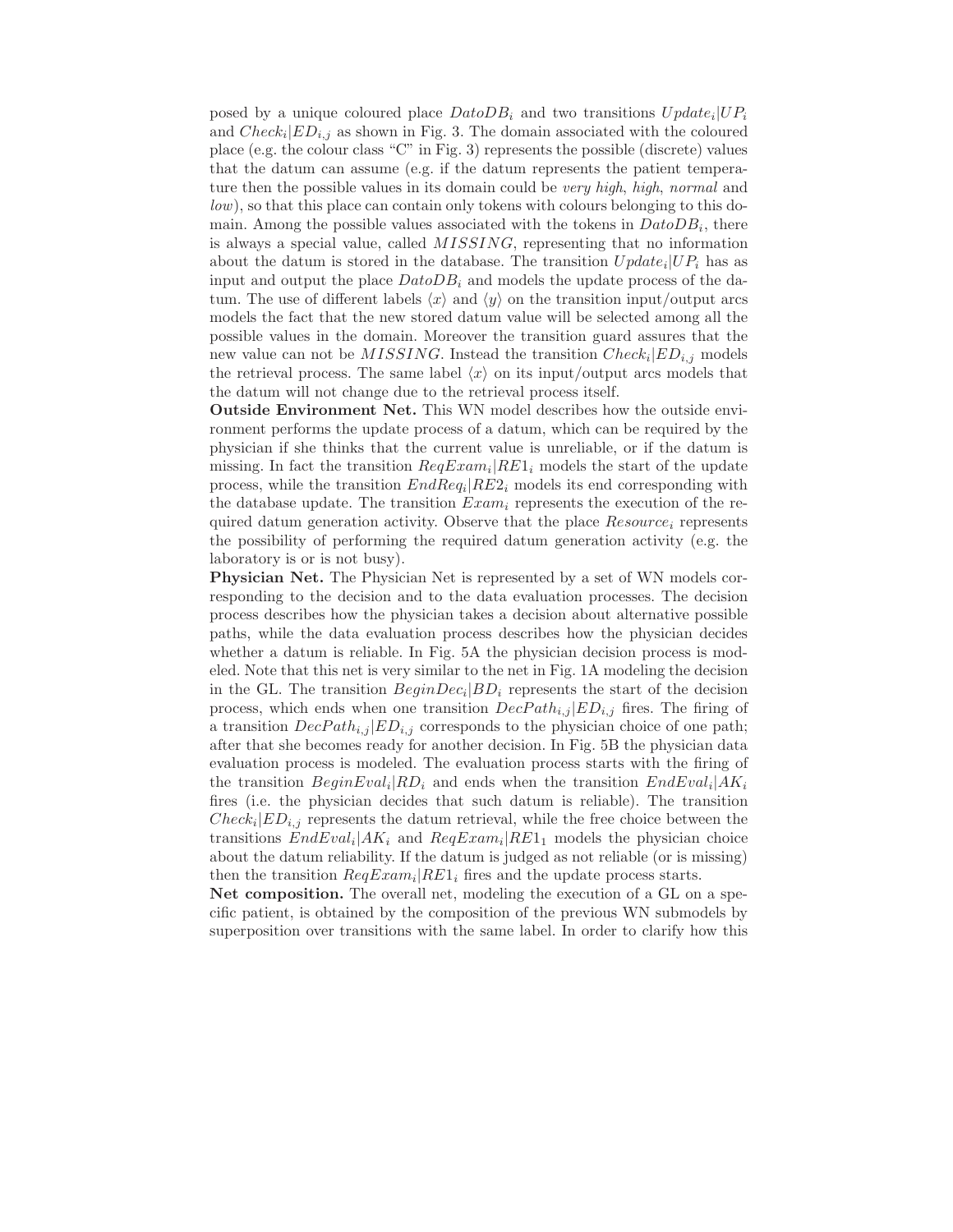



Fig. 6. The submodels involved in the composition phase

Fig. 7. The GLARE model representing the example and the corresponding composed WN model.

composition is performed we provide an example, taken from the representation of an ischemic stroke GL, developed at Azienda Ospedaliera S. Giovanni Battista in Turin, Italy.

*Example: we model the following decision action: the result of a swallowing test evaluation. If the physician considers the test result as negative, action "swallowing test" is performed, otherwise action "evaluation of speech-language" is executed.*

In Fig. 6 all the submodels that are involved in the composition phase are shown; models A, B, C are related to the GL net, while D and E are related to the Physician and Clinical Database net.

In order to obtain the global net, shown in Fig. 7, two composition steps are necessary. The first step composes the decision action (Fig. 6A) with the work actions *swallowing test* and *evaluation of speech-language* (Figs. 6B and 6C), so that such composed net (Fig. 7 dashed box A) represents the GL model. The composition is performed by the superposition over the places  $OutEvalTest1|O1$ and  $InSwallowingTest|O1$ , and  $OutEvalTest2|O2$  and  $InSpechLang|O2$ . After that, the second composition step merges the GL model (Fig. 7 dashed box A), the Physician decision model (Fig. 6D) and the Clinical Database model (Fig. 6E) by superposition over the transitions:  $BegEvalTest| BET$  and BegDec|BET , DecSwallowingTest|DS, DecPath1|DS and Check|DS, DSL, and DecSpeechLangTest|DSL, DecPath2|DSL and Check|DS, DSL.

In our current implementation, the translation of GL (expressed in the GLARE formalism) into the WN submodels is performed in two steps: first the GL stored in a XML file is translated into a set of WN submodels according to the above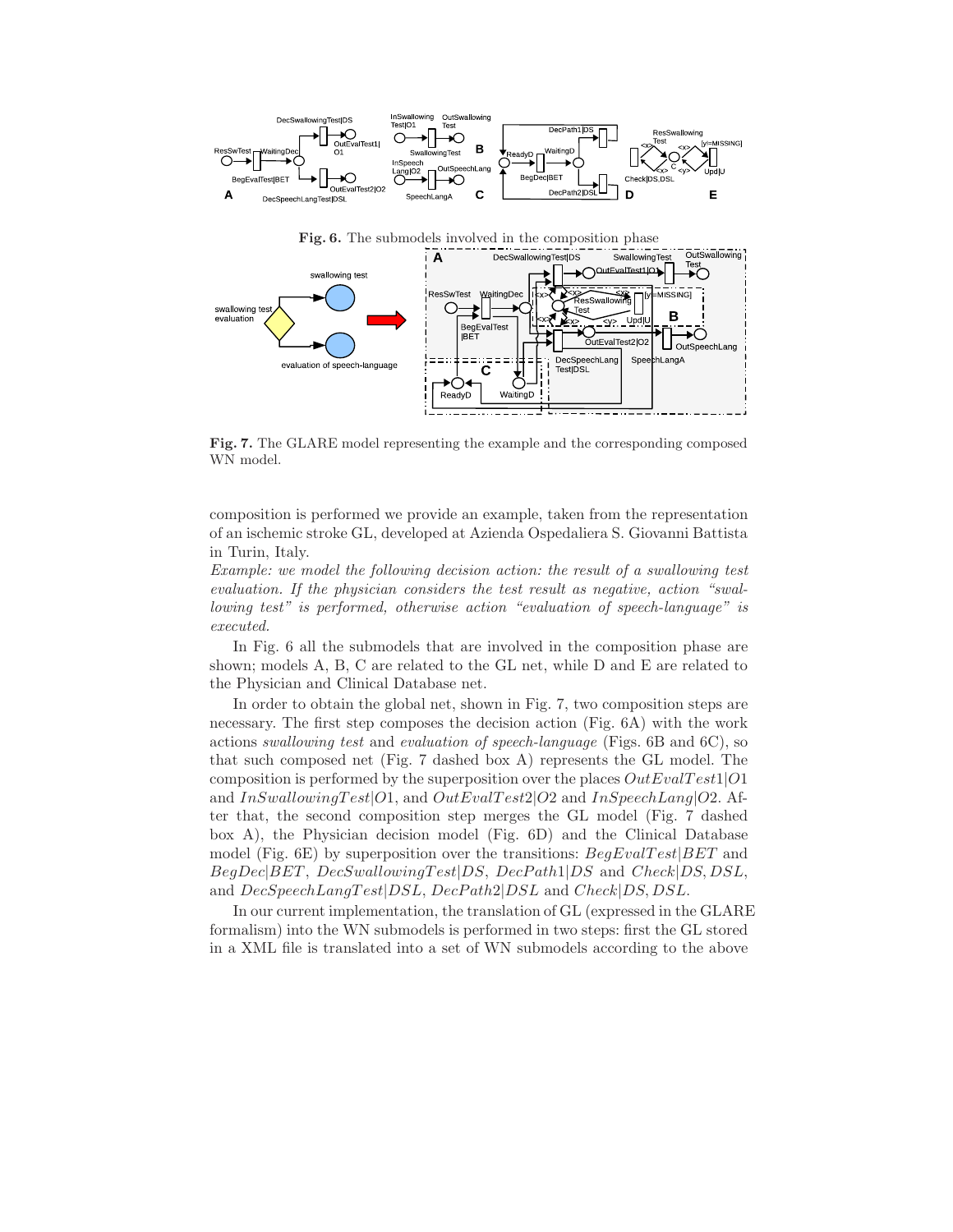rules; then the submodel are composed in a unique WN model by means of the Algebra tool belonging to the GreatSPN suite [10].

## 3 Related work

Although today there is a wide agreement about the importance of providing a clear semantic model for GLs, this issue has been faced only recently within the medical informatics community, and in several quite different ways. In most cases, the semantics of GLs have been only implicitly provided via an execution engine, which allows an interpretation of GLs by executing them on specific patients. Considering explicit representations, a formal operational semantics has been provided for PROforma [3] via the definition of an abstract execution engine and of rules describing how the different GL operations change the state of such an engine. On the other hand, in SAGE a mapping to standard terminologies and models (such as the virtual medical record) is advocated [11]. While the Asbru protocol representation language allows the semantics of GLs to be defined through Asbru formal semantics [5], a logical semantics to GLs has been provided in [12]. There, a graphical notation to express GLs is introduced, which can be automatically translated to the logic-based formalism provided by the SOCS computational logic framework.

We believe that our choice of relying on PNs allows us to describe GL semantics in a more natural fashion with respect to other semantic formalisms, since the mapping from GLs and GL-related processes interactions to PNs is rather straightforward. As a consequence, the output of the formalization process is easier to understand also for physicians, with respect to e.g. temporal logics.

A couple of other groups have already shown interest towards the adoption of PNs for GL representation. Quaglini's group [13], in particular, has built the system GUIDE on top of enterprise workflow standards and tools. In GUIDE, each acquired GL is translated into the Workflow Process Definition Language (WPDL), whose code is then used to build a PN. A model of the healthcare organization is also exploited to represent knowledge about available resources. A proper (commercial) software package then takes the PN and the organization model in input, and simulates the implementation of the GL in the clinical setting, in order to suggest the optimal resources allocation before the overall system is installed. Simulation enables to calculate e.g. at which time certain resources have high or low loads, what are the system bottlenecks, what are the costs of the different patients in the different stages of the GL execution, etc. Also Peleg's group has worked on the topic, studying the possibility of representing GLs as well as other complex biological processes [14] by means of PNs. They map instances of the GLIF ontology to the reference model of the Workflow Management Coalition using Protege ontology mapping rules. As in [13], then they further map this model on PNs for verification of structural properties (of biological systems) and for studying the system behaviour by simulation (for both biological systems and GLs). Unlike [13] they disregard GL resources, concentrating only on the control flow among activities.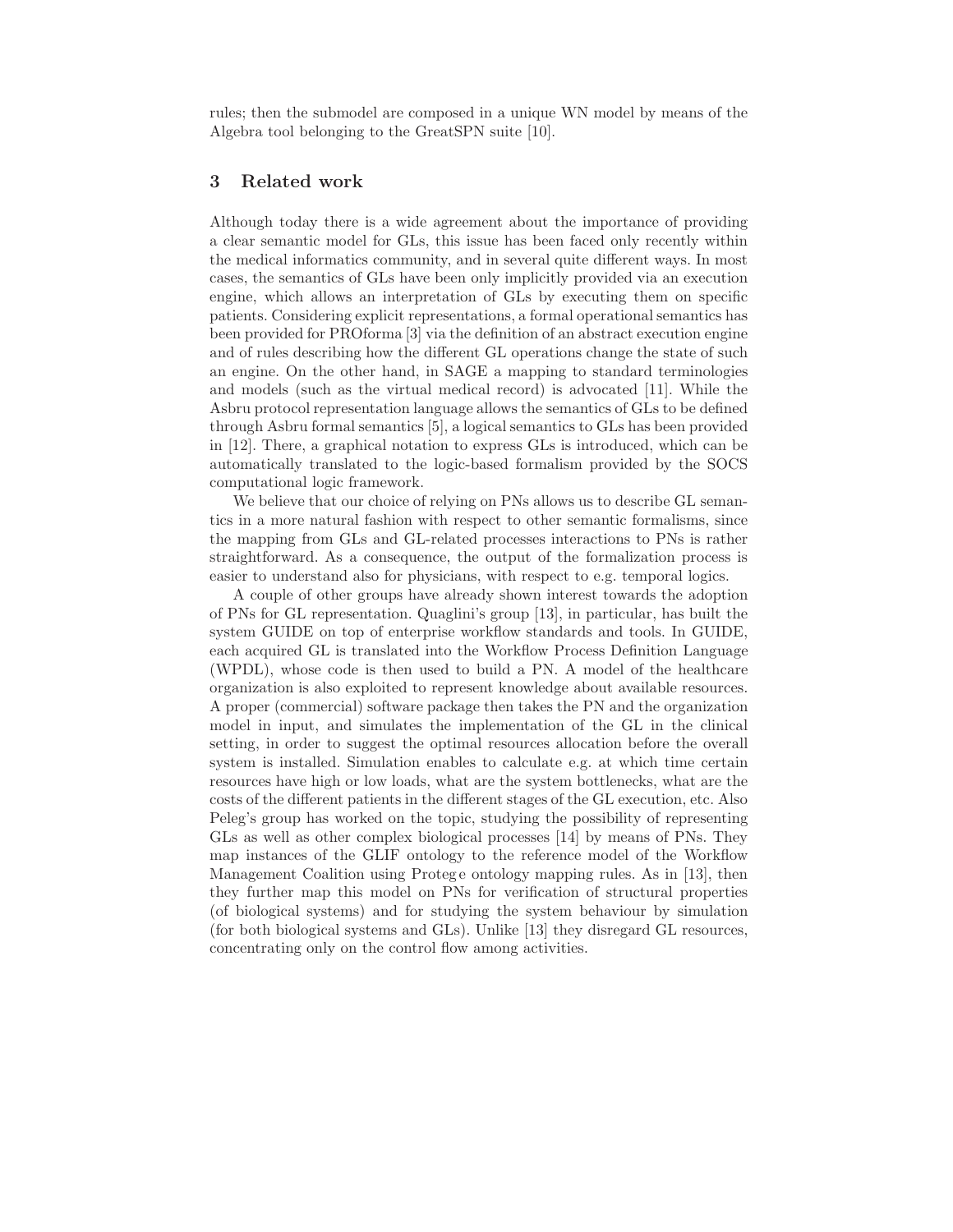With respect to these approaches, we perform a direct translation from GL primitives to PNs, without resorting to intermediate layers (namely, to WPDL). Moreover, and more interestingly, we do not model just the GL process, but also the behaviour of other processes involved in its execution, namely physicians, databases, etc., providing a more comprehensive view of the implementation of a GL in clinical practice. Actually, we believe that the interactions among the set of processes involved in its execution have to be properly captured, since GL semantics depend on the context in which the GL itself is meant to be applied. A more comprehensive description of the GL and of its execution environment also allows to obtain more meaningful performance indications, and to optimize resource allocation, two tasks towards which PNs are naturally very well suited.

Finally in [15] the authors propose a similar approach based on a directly translation of GL expressed in PROforma in Coloured Petri Net (CPN). We have to highlight that WN formalism used in our approach is a particular kind of CPN, that thanks to a very structured syntax for the denition of the place and transition color domains and of the arc functions and the transition guards gives the possibility to define several efficient analysis methods exploiting the intrinsic symmetries of the model. This efficient analysis methods will be very helpful when we will model a real healthcare organization instead of the executing a single GL on a single patient.

# 4 Conclusions

In this paper, we have afforded the problem of providing a formal semantic interpretation of GLs. In particular, having observed that GL execution is a complex phenomenon that cannot be modeled just by representing the GL *per se*, we have introduced a more comprehensive way of capturing the GL dynamics and of its execution environment, based on the idea of representing a set of processes, whose interaction models in a more realistic way the GL execution itself. PNs have thus appeared as a natural candidate to represent such environment.

Of course, a PN-based approach also allows for performance analysis and resource allocation optimization. This facility can become even more helpful by shifting the perspective from the one of executing a single GL on a single patient, to the one of dealing a real healthcare setting, in which different agents (physicians, nurses, labs) cooperate, and several, different GLs have to be executed, in order to care a set of patients. We plan to follow this direction as a future work, thus extending the approach in [13].

Moreover, PNs can be employed to support formal GL verification (i.e. for discovering logical inconsistencies in the GL, or for proving particular properties it exhibits, see chapter 4 in [2]. The use of PN in model checking (instead of other, logic-based formalisms) would provide a more easily interpretable output to end users. Additionally, PN can be easily interfaced with SPOT [16], a model checking library which relies on Transition-based Generalized Büchi Automata, allowing more compact translations of LTL formulas with respect to traditional approaches (e.g. SPIN), and which exploits global symmetries of the system,